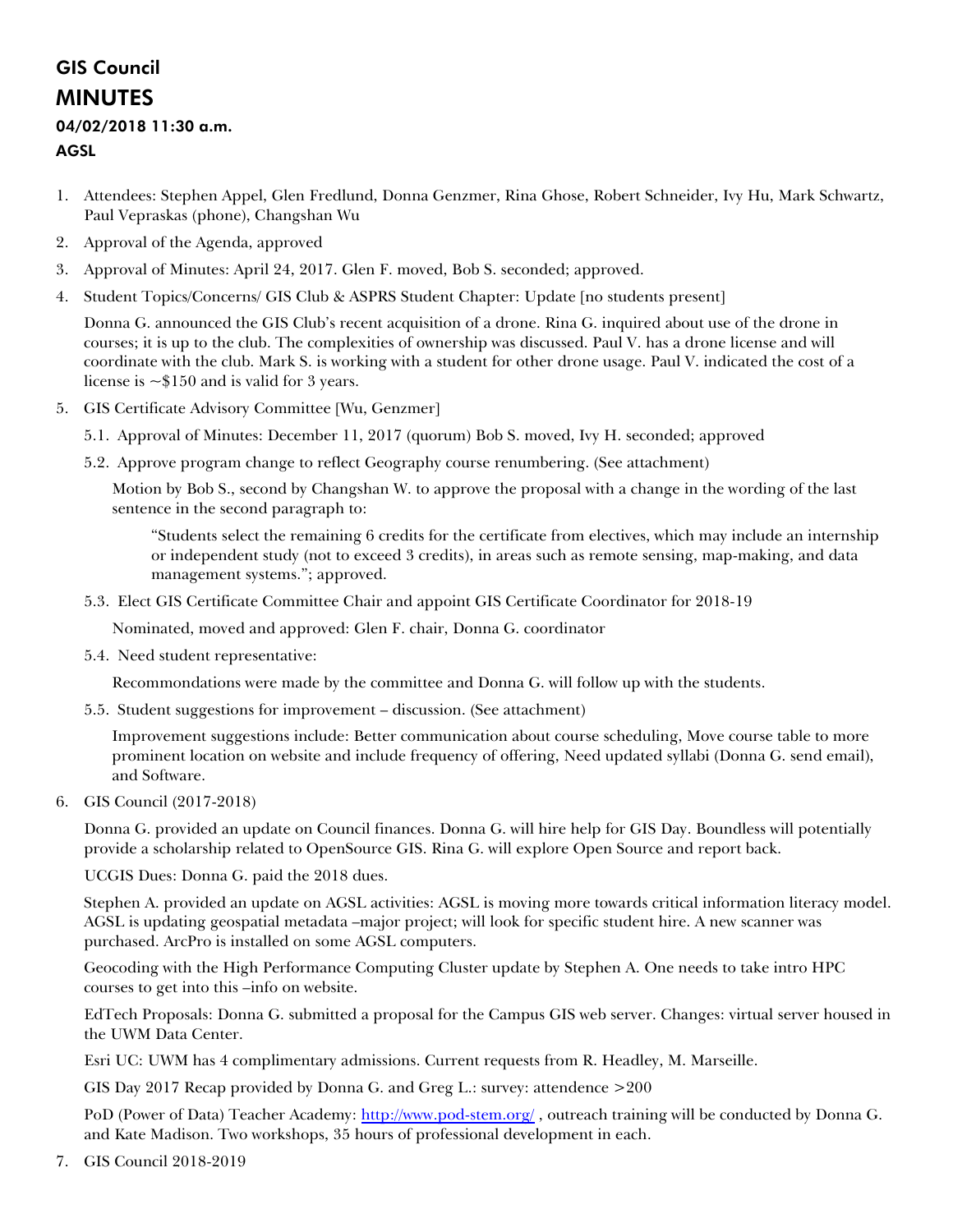Discussions included: ArcGIS version for next year– ArcGIS 10.6 released earlier this year; we are currently teaching with 10.4.1. R. Ghose is using ArcGIS Pro. Donna G. will submit a request to UITS Software for classroom and campus computer lab software installations. Can load both; Rina will get version for Pro; Paul V. needs desktop version for UP794.

GIS Day 2018 (November 14, 2018): Donna G. was appointed chair. Ideas for keynote were discussed.

GIS Student competition: Bob S. volunteered to chair, Rina G. volunteered to judge. Advertise GIS Competition NOW.

8. Meeting adjourned at

Respectfully submitted, Donna G Genzmer, GISP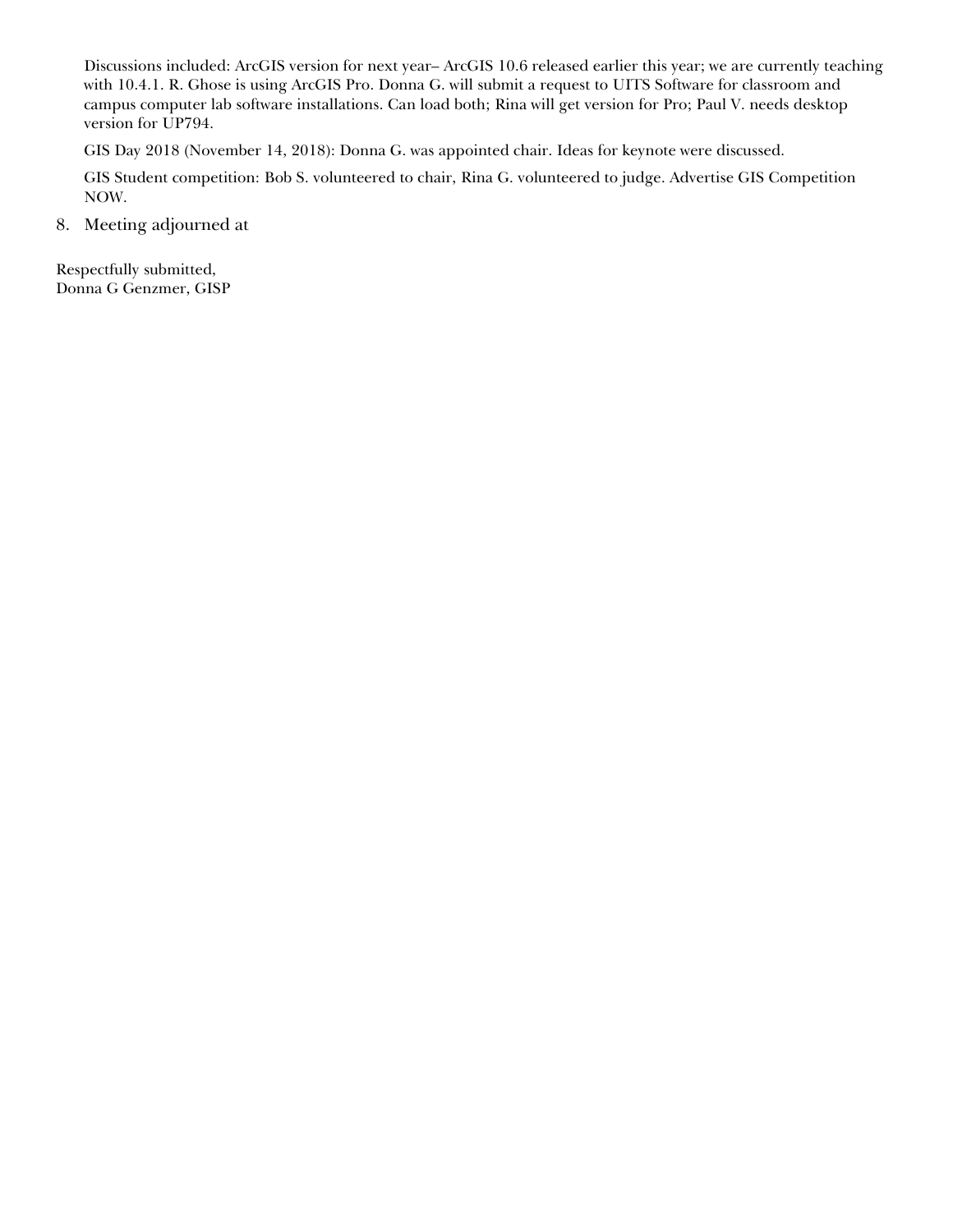# **Certificate Requirements --OLD**

### **Credits and Courses**

The School of Architecture and Urban Planning, and the College of Letters and Science jointly offer the certificate. A minimum of 6 semester-long courses and 18 credits to receive the certificate. A minimum of 6 credits each in Urban Planning and Geography courses is required.

The core courses (12 credits) focus on the structure of geographic data, components for managing geographic information systems, spatial analysis, and delivery of geographic information through maps and displays. Students select the remaining 6 credits for the certificate from electives, which may include an internship, in areas such as remote sensing, map-making, and data management systems.

## **Time Limits**

Certificate program time limits shall be established as follows:

- 18 or fewer credits/Three years from initial enrollment in the certificate sequence.
- 19 or more credits/Four years from initial enrollment in the certificate sequence.
- For certificates that are designed as add-ons to degree programs and are awarded concurrent with the degree, the time limit shall be the same as that of the degree program.

### **Requirements**

| <b>Total Credits</b>                                    | 18 credits                                                                                                                                                                                                                                                                                                                                                                                                                                                                                                                                                                                                                                                      |
|---------------------------------------------------------|-----------------------------------------------------------------------------------------------------------------------------------------------------------------------------------------------------------------------------------------------------------------------------------------------------------------------------------------------------------------------------------------------------------------------------------------------------------------------------------------------------------------------------------------------------------------------------------------------------------------------------------------------------------------|
| <b>Required Course, Tier</b><br>1 (select one course)   | Geog 525 - Geographical Information Science, 4 credits<br><b>or</b><br>UrbPlan 791 - Introduction to Urban Geographic Information Systems for<br>Planning, 3 credits                                                                                                                                                                                                                                                                                                                                                                                                                                                                                            |
| <b>Required Course, Tier</b><br>2 (select one course)   | Geog 625 - Intermediate Geographic Information Science, 4 credits<br>or<br>UrbPlan 792 - Using Urban Geographic Information Systems (GIS) for Planning,<br>3 credits                                                                                                                                                                                                                                                                                                                                                                                                                                                                                            |
| <b>Required Courses, Tier</b><br>3 (select two courses) | Anthro 562 - Techniques and Problems in Archaeology, 3 credits<br>Bus Adm 749 - Data Management Systems, 3 credits<br>Geog 403 - Remote Sensing: Environmental and Land Use Analysis, 3 credits<br>Geog 405 - Cartography, 3 credits<br>Geog 647 - ArcGIS Programming with Python, 3 credits<br>Geog 725 - Advanced Geographic Information Science: Geographic Modeling, 3<br>credits<br>Geog 734 - GIS and Society, 3 credits<br>Geog 960 - Seminar: Geographic Techniques: (Subtitled), 3 credits<br>UrbPlan 793 - Applied Projects in Urban Geographic Information Systems, 3<br>credits<br>UrbPlan 794 - Internet Geographic Information Systems, 3 credits |
| Electives (6 credits)                                   | Anthro 380 - Anthropological Applications of GIS, 3 credits<br>Anthro 562 - Techniques and Problems in Archaeology (if not selected above), 3<br>credits                                                                                                                                                                                                                                                                                                                                                                                                                                                                                                        |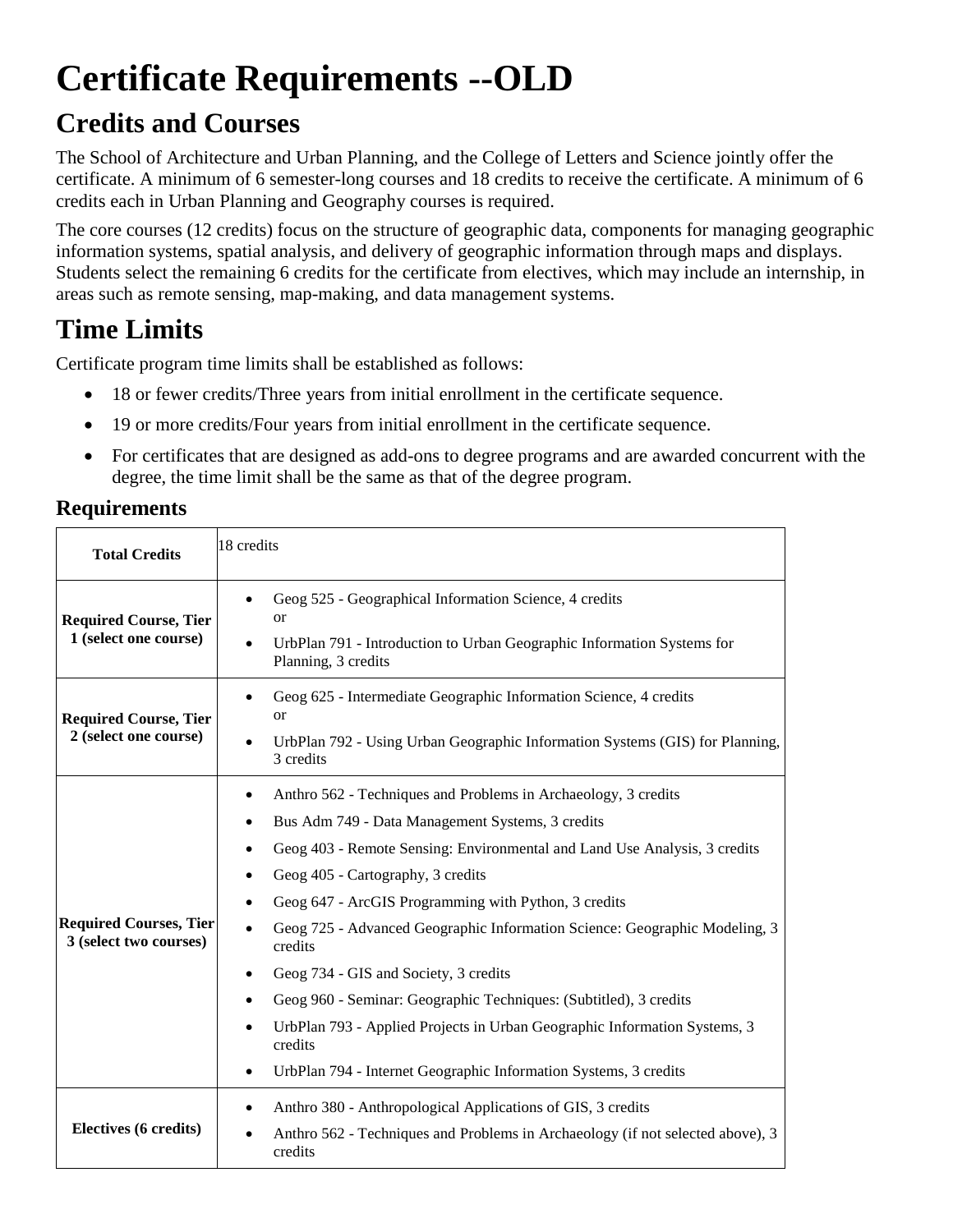|                         | Anthro 768 - Topics in Advanced Research Design in Anthropology<br>٠                                                                                                                                                                                                                                                     |
|-------------------------|--------------------------------------------------------------------------------------------------------------------------------------------------------------------------------------------------------------------------------------------------------------------------------------------------------------------------|
|                         | BusAdm 749 - Data and Information Management, 3 credits<br>٠                                                                                                                                                                                                                                                             |
|                         | Geog 403 - Remote Sensing: Environmental and Land Use Analysis (if not<br>٠<br>selected above), 3 credits                                                                                                                                                                                                                |
|                         | Geog 405 - Cartography (if not selected above), 3 credits<br>٠                                                                                                                                                                                                                                                           |
|                         | Geog 515 - Watershed Analysis and Modeling, 3 credits                                                                                                                                                                                                                                                                    |
|                         | Geog 525 - Geographic Information Science (if not selected above), 4 creidts<br>٠                                                                                                                                                                                                                                        |
|                         | Geog 547 - Spatial Analysis, 3 credits                                                                                                                                                                                                                                                                                   |
|                         | Geog 625 - Intermediate Geographic Information Science (if not selected above),<br>4 credits                                                                                                                                                                                                                             |
|                         | Geog 647 - ArcGIS Programming with Python (if not slected above), 3 credits<br>٠                                                                                                                                                                                                                                         |
|                         | Geog 698 - GIS/Cartography Internship, 1-6 credits                                                                                                                                                                                                                                                                       |
|                         | Geog 703 - Advanced Remote Sensing, 3 credits                                                                                                                                                                                                                                                                            |
|                         | Geog 725 - Advanced Geographic Information Science: Geographic Modeling (if<br>not selected above), 3 credits                                                                                                                                                                                                            |
|                         | Geog 734 - GIS and Society (if not selected above), 3 credits                                                                                                                                                                                                                                                            |
|                         | Geog 750 - Remote Sensing and Urban Analysis, 3 credits<br>٠                                                                                                                                                                                                                                                             |
|                         | Geog 960 - Seminar; Geographic Techniques (if not selected above), 3 credits<br>٠                                                                                                                                                                                                                                        |
|                         | Geog 999 - Independent Work (with appropriate topic), 1-6 credits<br>٠                                                                                                                                                                                                                                                   |
|                         | InfoSt 465 - Legal Aspects of Information Products and Services, 3 credits<br>٠                                                                                                                                                                                                                                          |
|                         | InfoSt 691 - Economics of Information, 1-3 credits<br>٠                                                                                                                                                                                                                                                                  |
|                         | InfoSt 714 - Metadata (prerequisites strictly enforced), 3 credits<br>٠                                                                                                                                                                                                                                                  |
|                         | UrbPlan 692 - Special Topics in Urban Planning: "Transportation Planning and<br>٠<br>GIS" subtitle, 1-3 credits                                                                                                                                                                                                          |
|                         | UrbPlan 791 - Introduction to Urban Geographic Information Systems for<br>$\bullet$<br>Planning (if not selected above), 3 credits                                                                                                                                                                                       |
|                         | UrbPlan 792 - Using Urban Geographic Information Systems (GIS) for Planning<br>(if not selected above), 3 credits                                                                                                                                                                                                        |
|                         | UrbPlan 793 - Applied Projects in Urban Geographic Information Systems (if not<br>٠<br>selected above), 3 credits                                                                                                                                                                                                        |
|                         | UrbPlan 794 - Internet Geographic Information Systems (if not selected above), 3<br>٠<br>credits                                                                                                                                                                                                                         |
|                         | UrbPlan 991 - Legislative/Administrative Agency Internship, 3-6 credits<br>٠                                                                                                                                                                                                                                             |
|                         | UrbPlan 999 - Independent Study, 1-3 credits<br>٠                                                                                                                                                                                                                                                                        |
| <b>Transfer Credits</b> | No more than 20% of the required credits may be taken at an institution other than UWM.<br>To be eligible for transfer, the course must have been completed within the last 2 years.<br>These courses are subject to Graduate School transfer policy and must be approved by the<br>director of the certificate program. |
| <b>GPA Requirements</b> | A minimum cumulative 3.00 grade point average in certificate courses taken at UWM is<br>required.                                                                                                                                                                                                                        |

 $\lfloor$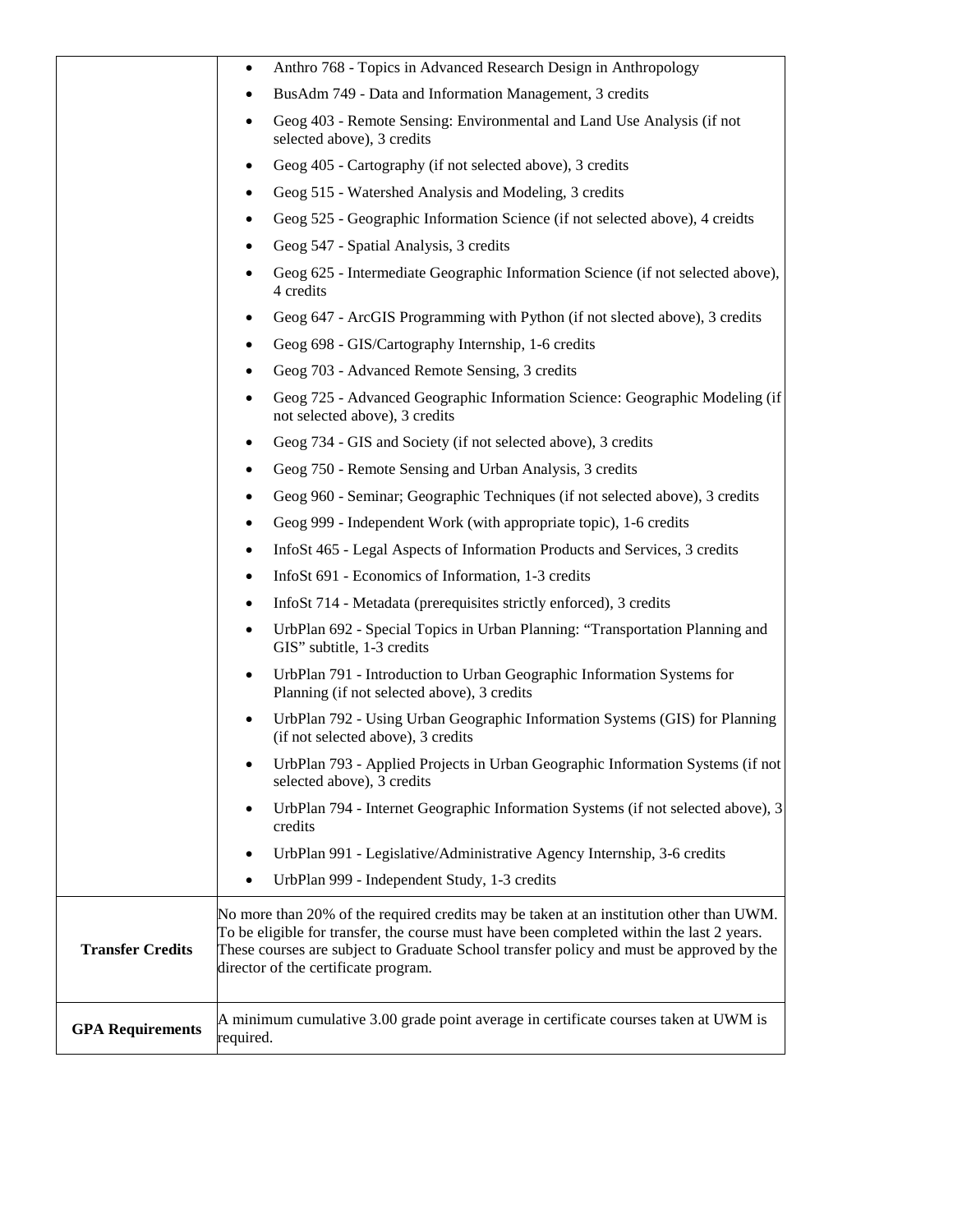# **Certificate Requirements --NEW**

### **Credits and Courses**

The School of Architecture and Urban Planning, and the College of Letters and Science jointly offer the certificate. A minimum of 6 semester-long courses and 18 credits to receive the certificate. A minimum of 6 credits each in Urban Planning and Geography courses is required.

The core courses (12 credits) focus on the structure of geographic data, components for managing geographic information systems, spatial analysis, and delivery of geographic information through maps and displays. Students select the remaining 6 credits for the certificate from electives, which may include an internship, in areas such as remote sensing, map-making, and data management systems.

## **Time Limits**

Certificate program time limits shall be established as follows:

- 18 or fewer credits/Three years from initial enrollment in the certificate sequence.
- 19 or more credits/Four years from initial enrollment in the certificate sequence.
- For certificates that are designed as add-ons to degree programs and are awarded concurrent with the degree, the time limit shall be the same as that of the degree program.

### **Requirements**

| <b>Total Credits</b>                                    | 18 credits                                                                                                                                                                                                                                                                                                                                                                                                                                                                                                                                                                                                                                                                                                                                                                                                                                                           |
|---------------------------------------------------------|----------------------------------------------------------------------------------------------------------------------------------------------------------------------------------------------------------------------------------------------------------------------------------------------------------------------------------------------------------------------------------------------------------------------------------------------------------------------------------------------------------------------------------------------------------------------------------------------------------------------------------------------------------------------------------------------------------------------------------------------------------------------------------------------------------------------------------------------------------------------|
| <b>Required Course, Tier</b><br>1 (select one course)   | Geog 726 - Geographical Information Science, 4 credits (counts as a repeat of<br>$\bullet$<br>Graduate level Geog 525)<br><b>or</b><br>UrbPlan 791 - Introduction to Urban Geographic Information Systems for<br>Planning, 3 credits                                                                                                                                                                                                                                                                                                                                                                                                                                                                                                                                                                                                                                 |
| <b>Required Course, Tier</b><br>2 (select one course)   | Geog 826 - Intermediate Geographic Information Science, 4 credits (counts as a<br>٠<br>repeat of Graduate level Geog 625)<br><b>or</b><br>UrbPlan 792 - Using Urban Geographic Information Systems (GIS) for Planning,<br>3 credits                                                                                                                                                                                                                                                                                                                                                                                                                                                                                                                                                                                                                                  |
| <b>Required Courses, Tier</b><br>3 (select two courses) | Anthro 562 - Techniques and Problems in Archaeology, 3 credits<br>Bus Adm 749 - Data Management Systems, 3 credits<br>Geog 704 - Remote Sensing: Environmental and Land Use Analysis, 3 credits<br>(counts as a repeat of Graduate level Geog 403)<br>Geog 705 - Cartography, 3 credits (counts as a repeat of Graduate level Geog<br>405)<br>Geog 748 - ArcGIS Programming with Python, 3 credits (counts as a repeat of<br>$\bullet$<br>Graduate level Geog 647)<br>Geog 834 - GIS and Society, 3 credits (counts as a repeat of Graduate level Geog<br>734)<br>Geog 926 - Advanced Geographic Information Science: Geographic Modeling, 3<br>credits (counts as a repeat of Graduate level Geog 725)<br>Geog 960 - Seminar: Geographic Techniques: (Subtitled), 3 credits<br>UrbPlan 793 - Applied Projects in Urban Geographic Information Systems, 3<br>credits |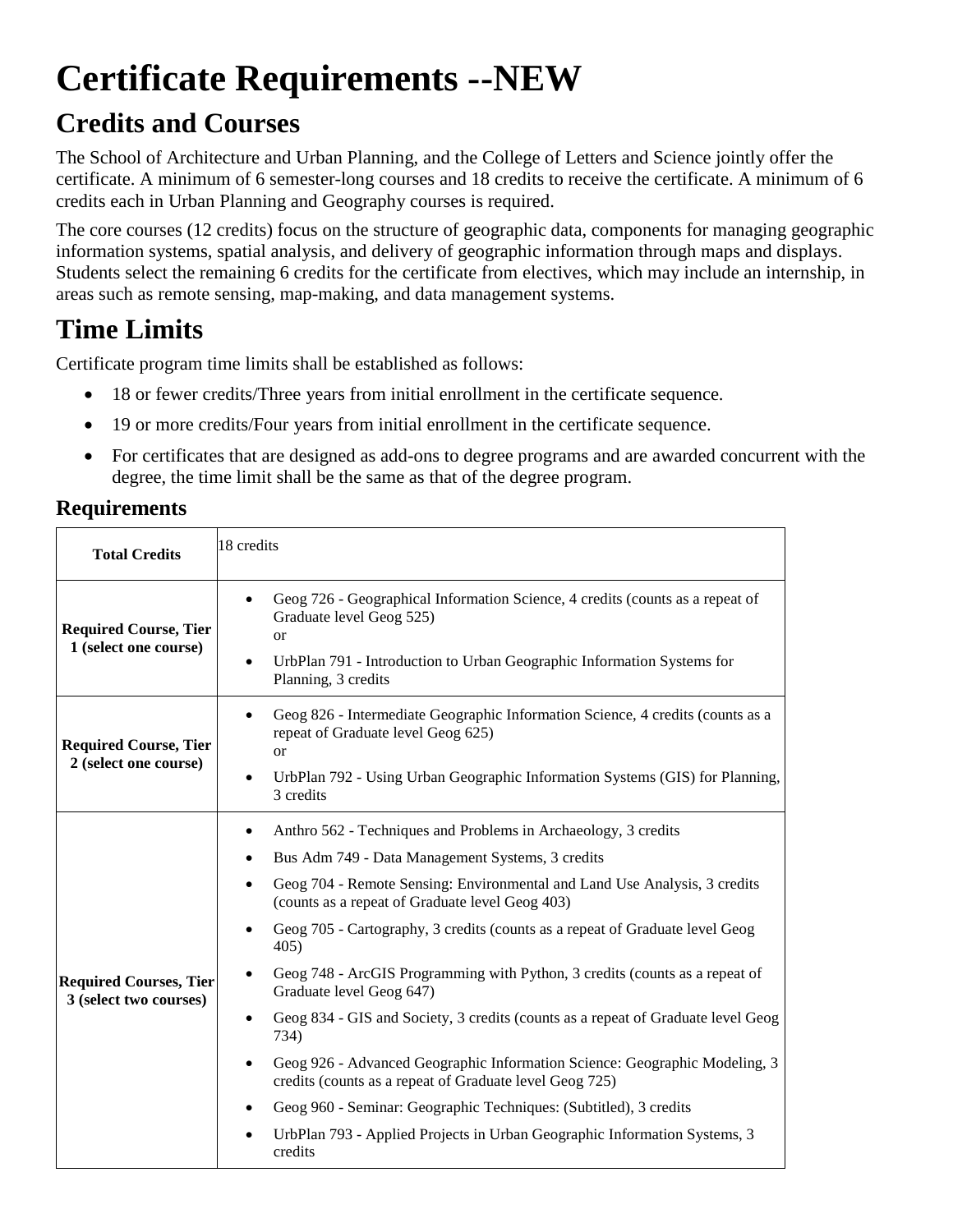|                       | UrbPlan 794 - Internet Geographic Information Systems, 3 credits<br>$\bullet$                                                                                              |
|-----------------------|----------------------------------------------------------------------------------------------------------------------------------------------------------------------------|
|                       | Anthro 380 - Anthropological Applications of GIS, 3 credits<br>٠                                                                                                           |
|                       | Anthro 562 - Techniques and Problems in Archaeology (if not selected above), 3<br>credits                                                                                  |
|                       | Anthro 768 - Topics in Advanced Research Design in Anthropology<br>$\bullet$                                                                                               |
|                       | BusAdm 749 - Data and Information Management, 3 credits                                                                                                                    |
|                       | Geog 704 - Remote Sensing: Environmental and Land Use Analysis, 3 credits<br>٠<br>(counts as a repeat of Graduate level Geog 403)                                          |
|                       | Geog 705 - Cartography, 3 credits (counts as a repeat of Graduate level Geog<br>405)                                                                                       |
|                       | Geog 716 - Watershed Analysis and Modeling, 3 credits (counts as a repeat of<br>Graduate level Geog 515)                                                                   |
|                       | Geog 726 - Geographic Information Science (if not selected above), 4 credits<br>(counts as a repeat of Graduate level Geog 525)                                            |
|                       | Geog 747 - Spatial Analysis, 3 credits (counts as a repeat of Graduate level Geog<br>547)                                                                                  |
|                       | Geog 748 - ArcGIS Programming with Python (if not selected above), 3 credits<br>٠<br>(counts as a repeat of Graduate level Geog 647)                                       |
|                       | Geog 798 - GIS/Cartography Internship, 1-6 credits                                                                                                                         |
|                       | Geog 804 - Advanced Remote Sensing, 3 credits (counts as a repeat of Graduate<br>level Geog 703)                                                                           |
|                       | Geog 826 - Intermediate Geographic Information Science (if not selected above),<br>4 credits (counts as a repeat of Graduate level Geog 625)                               |
| Electives (6 credits) | Geog 834 - GIS and Society (if not selected above), 3 credits (counts as a repeat<br>of Graduate level Geog 734)                                                           |
|                       | Geog 904 - Remote Sensing and Urban Analysis, 3 credits (counts as a repeat of<br>٠<br>Graduate level Geog 750)                                                            |
|                       | Geog 926 - Advanced Geographic Information Science: Geographic Modeling (if<br>$\bullet$<br>not selected above), 3 credits (counts as a repeat of Graduate level Geog 725) |
|                       | Geog 960 - Seminar; Geographic Techniques (if not selected above), 3 credits                                                                                               |
|                       | Geog 999 - Independent Work (with appropriate topic), 1-6 credits                                                                                                          |
|                       | InfoSt 465 - Legal Aspects of Information Products and Services, 3 credits                                                                                                 |
|                       | InfoSt 691 - Economics of Information, 1-3 credits                                                                                                                         |
|                       | InfoSt 714 - Metadata (prerequisites strictly enforced), 3 credits<br>٠                                                                                                    |
|                       | UrbPlan 692 - Special Topics in Urban Planning: "Transportation Planning and<br>$\bullet$<br>GIS" subtitle, 1-3 credits                                                    |
|                       | UrbPlan 791 - Introduction to Urban Geographic Information Systems for<br>٠<br>Planning (if not selected above), 3 credits                                                 |
|                       | UrbPlan 792 - Using Urban Geographic Information Systems (GIS) for Planning<br>٠<br>(if not selected above), 3 credits                                                     |
|                       | UrbPlan 793 - Applied Projects in Urban Geographic Information Systems (if not<br>$\bullet$<br>selected above), 3 credits                                                  |
|                       | UrbPlan 794 - Internet Geographic Information Systems (if not selected above), 3<br>٠<br>credits                                                                           |
|                       | UrbPlan 991 - Legislative/Administrative Agency Internship, 3-6 credits                                                                                                    |
|                       | UrbPlan 999 - Independent Study, 1-3 credits                                                                                                                               |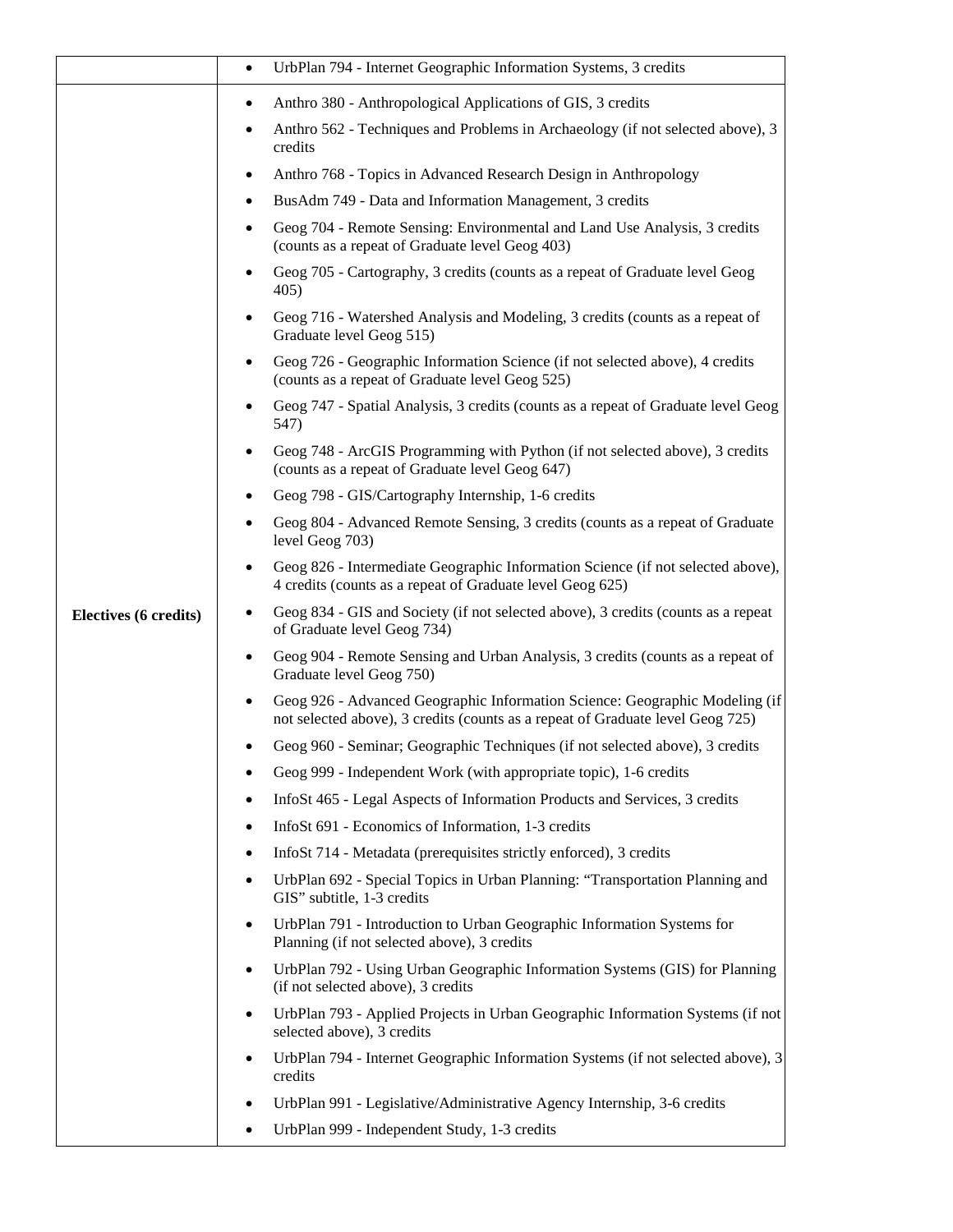| <b>Transfer Credits</b> | No more than 20% of the required credits may be taken at an institution other than UWM.<br>To be eligible for transfer, the course must have been completed within the last 2 years.<br>These courses are subject to Graduate School transfer policy and must be approved by the<br>director of the certificate program. |
|-------------------------|--------------------------------------------------------------------------------------------------------------------------------------------------------------------------------------------------------------------------------------------------------------------------------------------------------------------------|
| <b>GPA Requirements</b> | A minimum cumulative 3.00 grade point average in certificate courses taken at UWM is<br>required.                                                                                                                                                                                                                        |